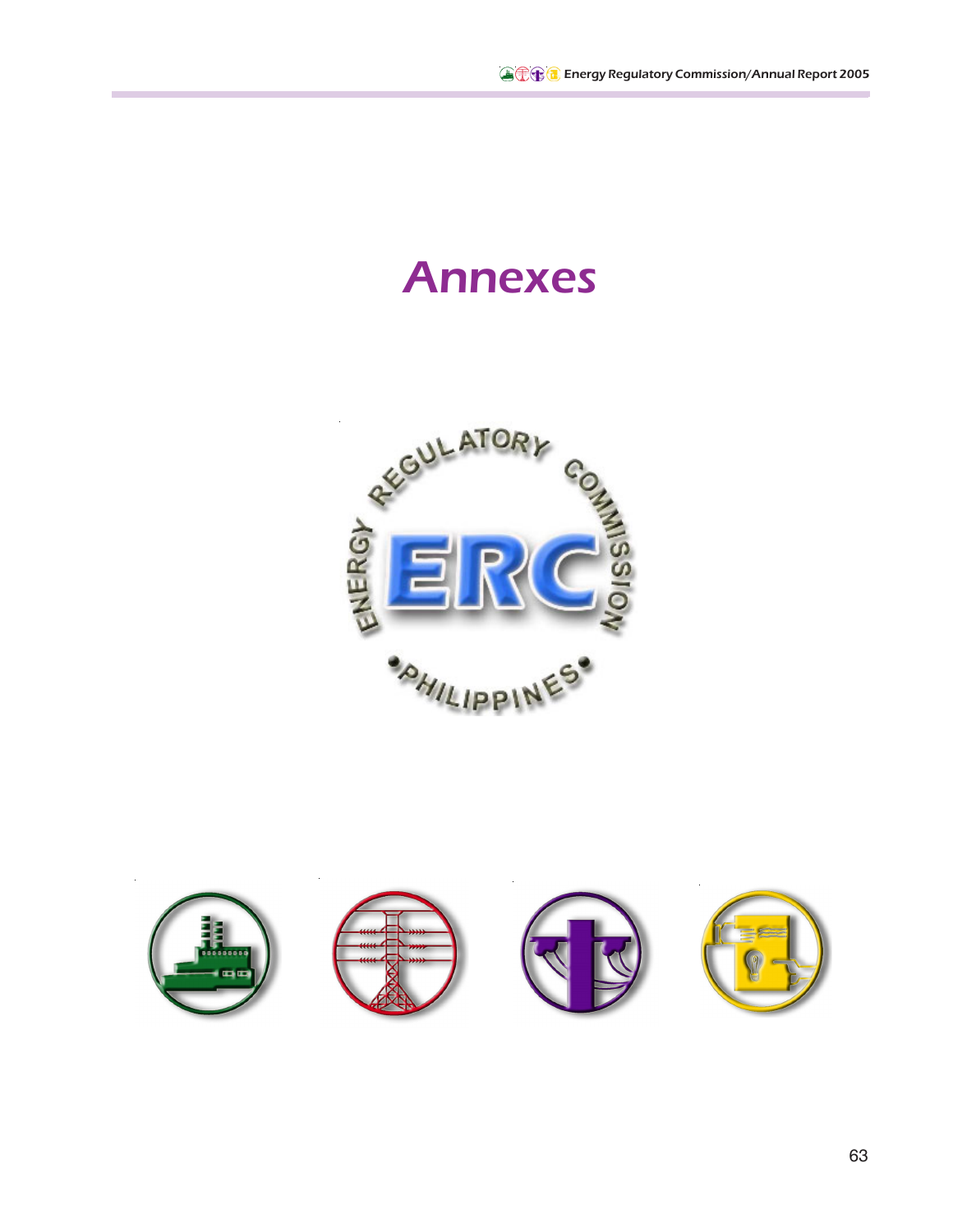#### **ANNEX 1**

## **SUMMARY OF CERTIFICATES OF COMPLIANCE (COCs) ISSUED IN 2005**

| <b>Capacity (in kW)</b> | <b>Number of COCs Issued</b> |  |  |
|-------------------------|------------------------------|--|--|
| 100 and below           | 11,383                       |  |  |
| 101-500                 | 2,433                        |  |  |
| 501-999                 | 547                          |  |  |
| 1,000 and above         |                              |  |  |
| <b>Total</b>            | 14,366                       |  |  |

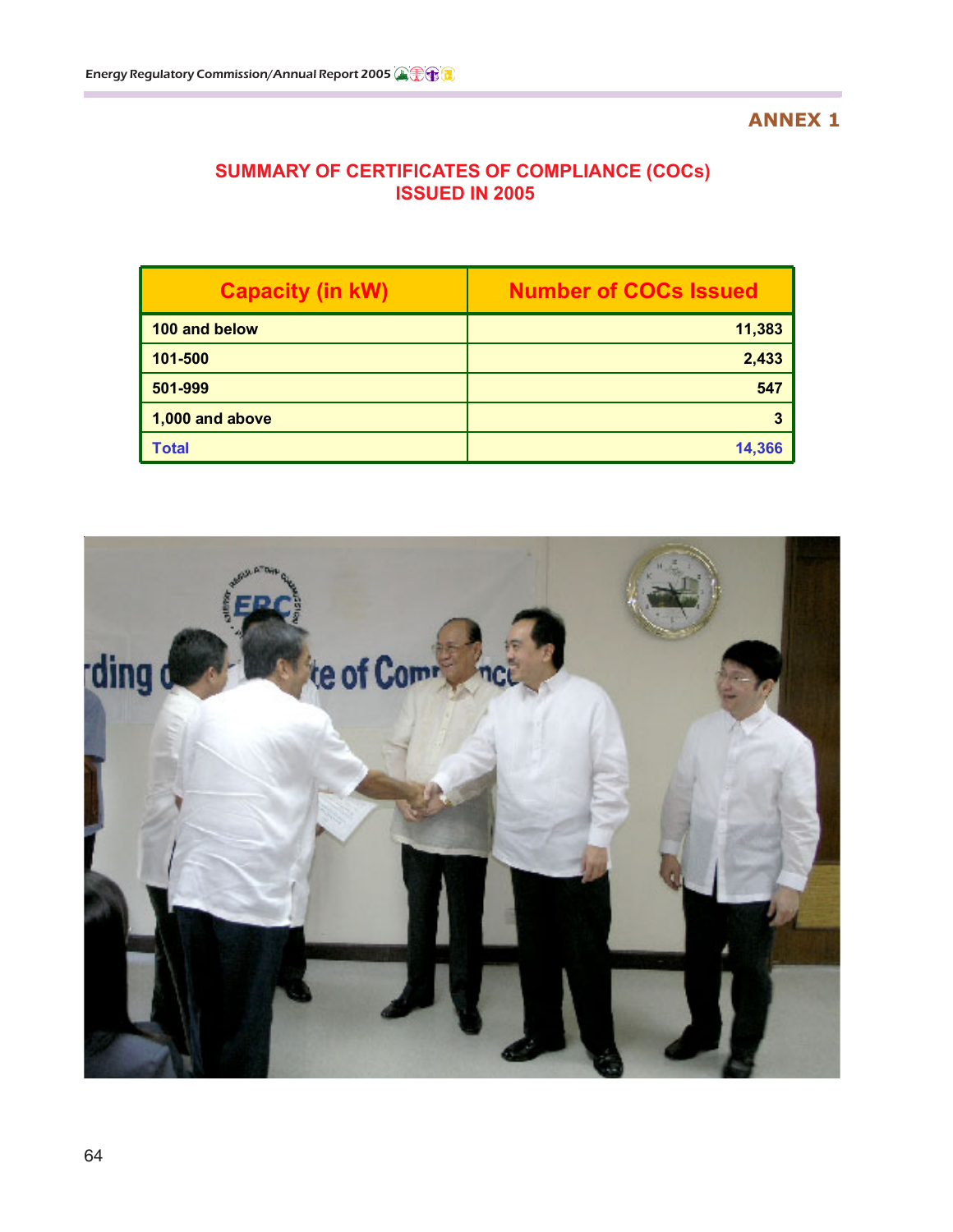## **ANNEX 2**

## **SUMMARY OF UNBUNDLING DECISIONS**

### **PRIVATE UTILITIES**

| Name of<br><b>Private Utility</b>                                   | <b>Areas Covered</b> | <b>Date of Issuance</b><br>of Decision | <b>Overall Average</b><br><b>Tariff Adjustment</b><br>(OATA) |
|---------------------------------------------------------------------|----------------------|----------------------------------------|--------------------------------------------------------------|
| <b>Public Utilities</b><br>Department<br>Olongapo (PUD<br>Olongapo) | Olongapo City        | August 24, 2005                        | P0.3032/kWh                                                  |

### **ELECTRIC COOPERATIVES**

| <b>Name of</b><br><b>Electric</b><br><b>Cooperatives</b> | <b>Areas Covered</b>                                                                                                                                                                                                                                                        | <b>Date of Issuance</b><br>of Decision | <b>Overall Average</b><br><b>Tariff Adjustment</b><br>(OATA) |
|----------------------------------------------------------|-----------------------------------------------------------------------------------------------------------------------------------------------------------------------------------------------------------------------------------------------------------------------------|----------------------------------------|--------------------------------------------------------------|
| Tawi-Tawi Electric<br>Cooperative, Inc.<br>(TAWELCO)     | Bungao, Panglima, Sugala<br>(Balimbing), Languyan Island,<br>Sapa-Sapa Island, Simunul<br>Island, Sitangkai Island, South<br>Ubian Island, Tandubas Island -<br>all in the province of Tawi-Tawi                                                                            | January 10, 2005                       | 0.3893                                                       |
| Nueva Ecija I Electric<br>Cooperative, Inc.<br>(NEECO I) | Cabiao, Gapan, Jaen, San<br>Antonio, San Isidro Candaba,<br>Pampanga - all in the province<br>of Nueva Ecija                                                                                                                                                                | January 10, 2005                       | (0.0111)                                                     |
| Siasi Island Electric<br>Cooperative, Inc.<br>(SIASELCO) | Siasi, Pandami - all in the<br>province of Siasi                                                                                                                                                                                                                            | January 19, 2005                       | 0.3211                                                       |
| Sulu Electric<br>Cooperative, Inc.<br>(SULECO)           | Hadji Panglima Tahil (marungas<br>Island), Indanan, Jolo, Patikul,<br>Parang, Maimbung, Talipaw,<br>Luuk, Panamao, Panglima<br>Estino (New Panao), Lugus<br>Island, Pangutaran Island, Pata<br>Island, Tapul Island, Kalingalan<br>Caluang - all in the province of<br>Sulu | January 24, 2005                       | (0.2711)                                                     |
| Kalinga Apayao<br>Electric Cooperative,<br>Inc. (KAELCO) | Conner Apayao, Kabugao<br>Apayao, Kalanasan Apayao,<br>Balbalan Kalinga, Lubuagan                                                                                                                                                                                           | January 28, 2005                       | 0.6132                                                       |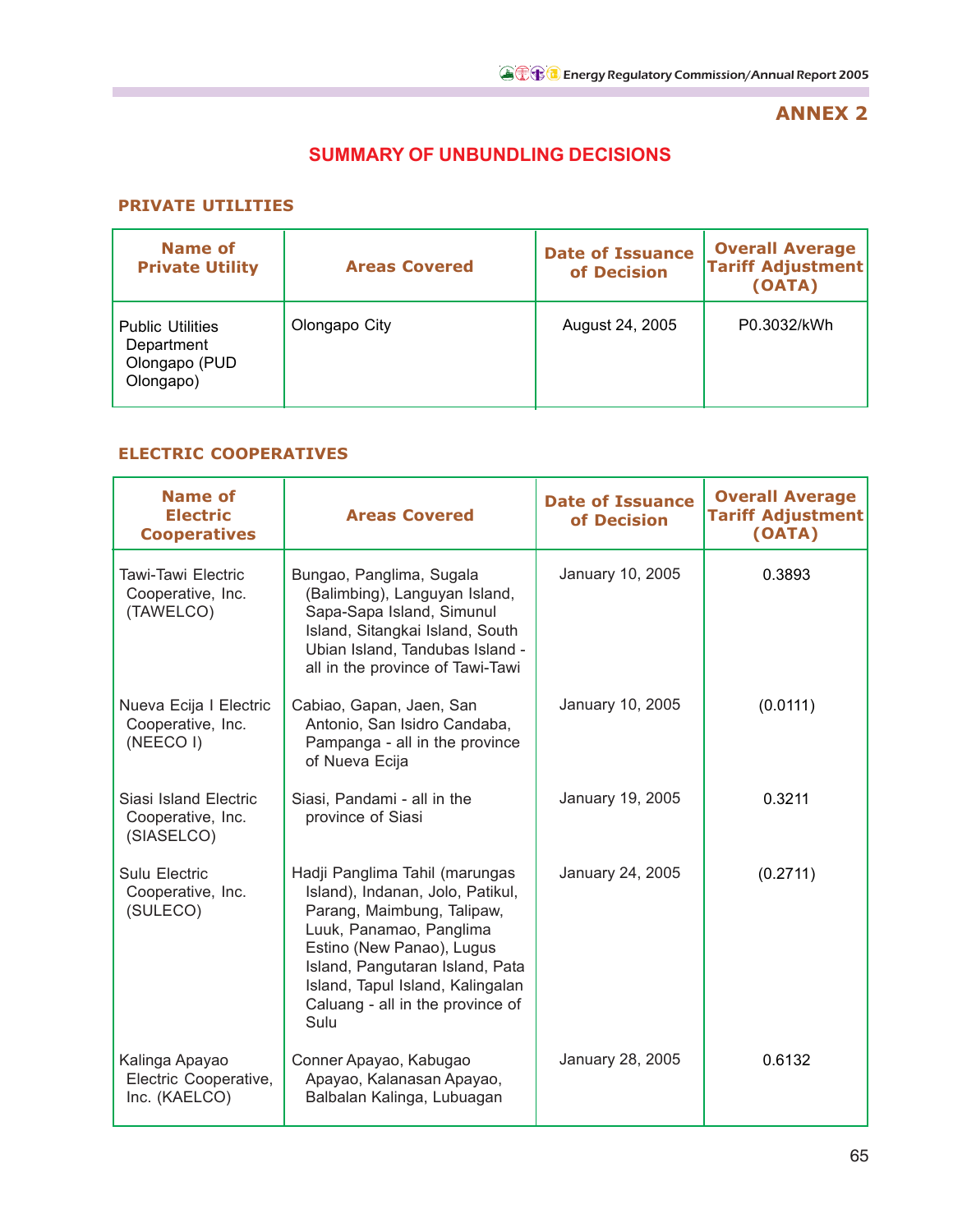## **ELECTRIC COOPERATIVES**

| <b>Name of</b><br><b>Electric</b><br><b>Cooperatives</b>        | <b>Areas Covered</b>                                                                                                                                                                                                                                                                                                                                                                                                                                                                                                                                                                                                     | <b>Date of Issuance</b><br>of Decision | <b>Overall Average</b><br><b>Tariff Adjustment</b><br>(OATA) |
|-----------------------------------------------------------------|--------------------------------------------------------------------------------------------------------------------------------------------------------------------------------------------------------------------------------------------------------------------------------------------------------------------------------------------------------------------------------------------------------------------------------------------------------------------------------------------------------------------------------------------------------------------------------------------------------------------------|----------------------------------------|--------------------------------------------------------------|
|                                                                 | Kalinga, Pasil Kalinga,<br>Pinukpuk Kalinga, Rizal (Liwan)<br>Kalinga, Tabuk Kalinga,<br>Tanudan Kalinga, Tinglayan<br>Kalinga, Quezon Isabela - all in<br>the province of Kalinga Apayao                                                                                                                                                                                                                                                                                                                                                                                                                                |                                        |                                                              |
| Lanao del Sur Electric<br>Cooperative, Inc.<br>(LASURECO)       | Buadiposo-Buntong, Bubong,<br>Ditsaan-Ramain, Kapai,<br>Lumba-a-Bayabao, Maguing,<br>Marantao, Marawi City, Masiu,<br>Molundo, Piagapo, Poon-A-<br>Bayabao, Saguiaran, Togoloan<br>II, Tamparan, Taraka, Bacolod<br>Grande, Balabagan, Balindung<br>(Watu), Bayang, Binidayan,<br>Butig, Calanogas, Ganassi,<br>Kapatagan, Lumbatan,<br>Lumbayanague, Madalum,<br>Madamba, Malabang,<br>Marogong, Pagayawan, Pualas,<br>Sultan Domalundong, Sultan<br>Gumander, Tibaran, Tugaya,<br>Baloi, Lanao del Norte, Pantao-<br>Ragat, Lanao Norte, Pantar,<br>Lanao Norte Bumbaran - and<br>all the province of Lanao del<br>Sur | March 7, 2005                          | 0.8106                                                       |
| <b>Zambales II Electric</b><br>Cooperative, Inc.<br>(ZAMECO II) | Castillejos, San Marcelino, Subic,<br>Cabangan, San Antonio, San<br>Felipe, San Narciso - all in the<br>province of Zambales                                                                                                                                                                                                                                                                                                                                                                                                                                                                                             | March 7, 2005                          | (0.2815)                                                     |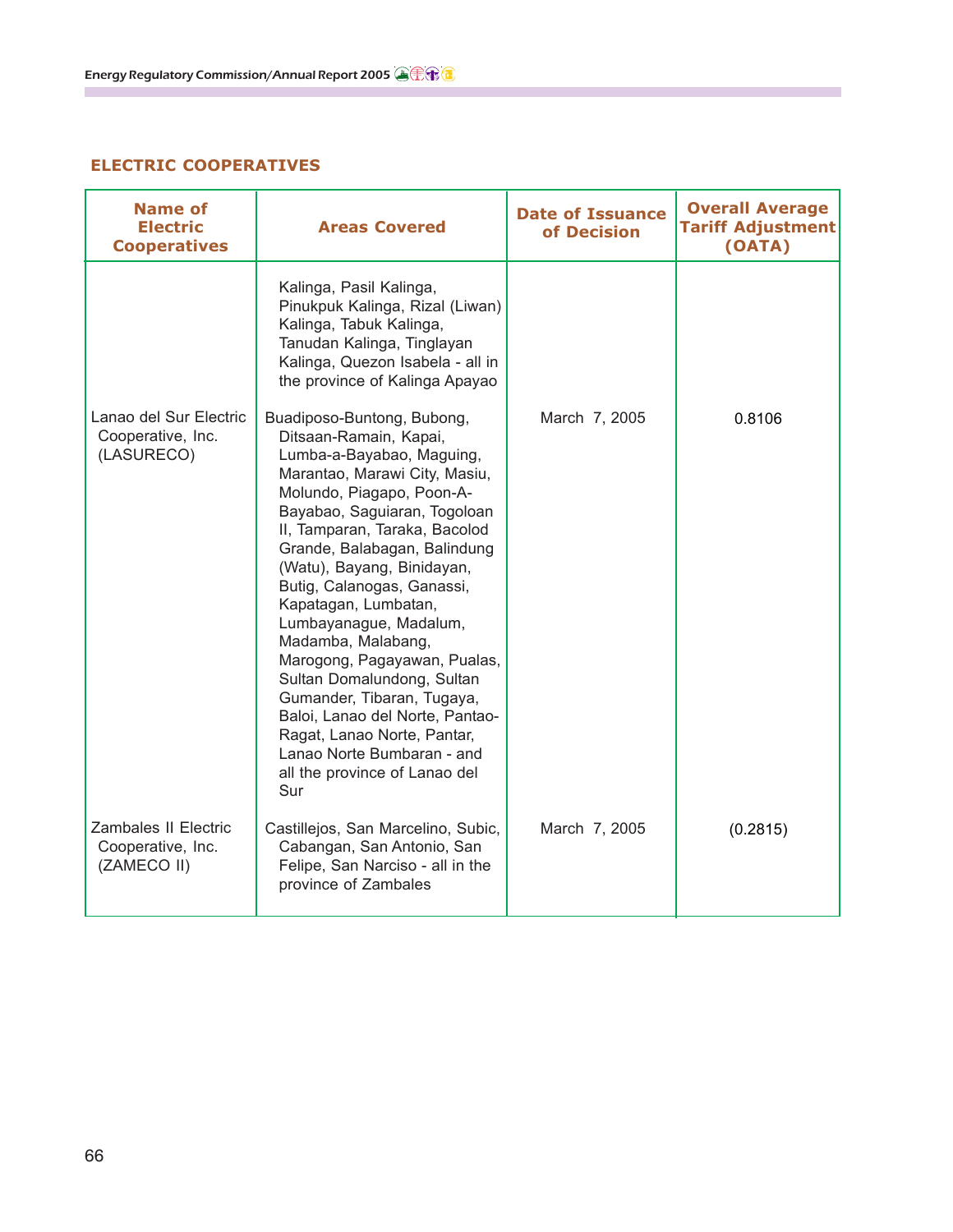#### **ANNEX 3**

| <b>YEAR 2005</b>                  |
|-----------------------------------|
| <b>LOAN CONDONATION DECISIONS</b> |

|                | <b>COOPERATIVE NAME</b>                                         | <b>DATE OF</b><br><b>DECISION</b> | <b>REMOVAL OF</b><br><b>INTER-CLASS</b><br><b>CROSS SUBSIDY</b> | <b>AMOUNT</b><br><b>OF LOAN</b><br><b>CONDONED</b> | <b>PROVISIONAL</b><br><b>AUTHORITY</b><br><b>GRANTED</b> | <b>FINAL</b><br><b>AUTHORITY</b><br><b>GRANTED</b> |
|----------------|-----------------------------------------------------------------|-----------------------------------|-----------------------------------------------------------------|----------------------------------------------------|----------------------------------------------------------|----------------------------------------------------|
| $\mathbf{1}$   | Misamis Oriental I<br>Electric Cooperative,<br>Inc. (MORESCO I) | 02.14.05                          | 1/4 removal                                                     | 84,915,330.49                                      | ((0.1344)                                                | (0.1808)                                           |
| $\overline{2}$ | Agusan del Norte<br>Electric Cooperative,<br>Inc. (ANECO)       | 02.11.05                          | 1/4 removal                                                     | 118,429,375.51                                     | (0.0839)                                                 | (0.1232)                                           |
| 3              | First Laguna Electric<br>Cooperative, Inc.<br>(FLECO)           | 07.06.05                          | 1/3 removal                                                     | 245,361,396.02                                     | (0.5270)                                                 | (0.4912)                                           |
| 4              | Leyte I Electric<br>Cooperative, Inc.<br>(LEYECO I)             | 02.22.05                          | no removal                                                      | 114,319,634.73                                     | (0.2074)                                                 | (0.3862)                                           |
| 5              | Capiz Electric<br>Cooperative,<br>Inc.(CAPELCO)                 | 06.27.05                          | no removal                                                      | 214,218,232.12                                     | (0.0902)                                                 | (0.1854)                                           |
| 6              | Lubang Island Electric<br>Cooperative, Inc.<br>(LUBELCO)        | 03.28.05                          | no removal                                                      | 21,414,288.39                                      | (0.5309)                                                 | (1.0341)                                           |
| 7              | Aurora Electric<br>Cooperative, Inc.<br>(AURELCO)               | 03.21.05                          | 2/3 removal                                                     | 61,621,482.97                                      | (0.3000)                                                 | (0.5321)                                           |
| 8              | Cagayan I Electric<br>Cooperative, Inc.<br>(CAGELCO I)          | 03.04.05                          | 1/3 removal                                                     | 129,881,476.95                                     | (0.0566)                                                 | (0.1407)                                           |
| 9              | Romblon Electric<br>Cooperative, Inc.<br>(ROMELCO)              | 05.16.05                          | no removal                                                      | 12,290,971.83                                      | (0.1902)                                                 | (0.2068)                                           |
| 10             | <b>Bohol I Electric</b><br>Cooperative, Inc.<br>(BOHECO I)      | 02.21.05                          | 1/3 removal                                                     | 132,181,039.25                                     | (0.1026)                                                 | (0.2057)                                           |
| 11             | <b>Ilocos Norte Electric</b><br>Cooperative, Inc.<br>(INEC)     | 03.18.05                          | 1/3 removal                                                     | 1,062,108,836.91                                   | (0.0739)                                                 | (0.1590)                                           |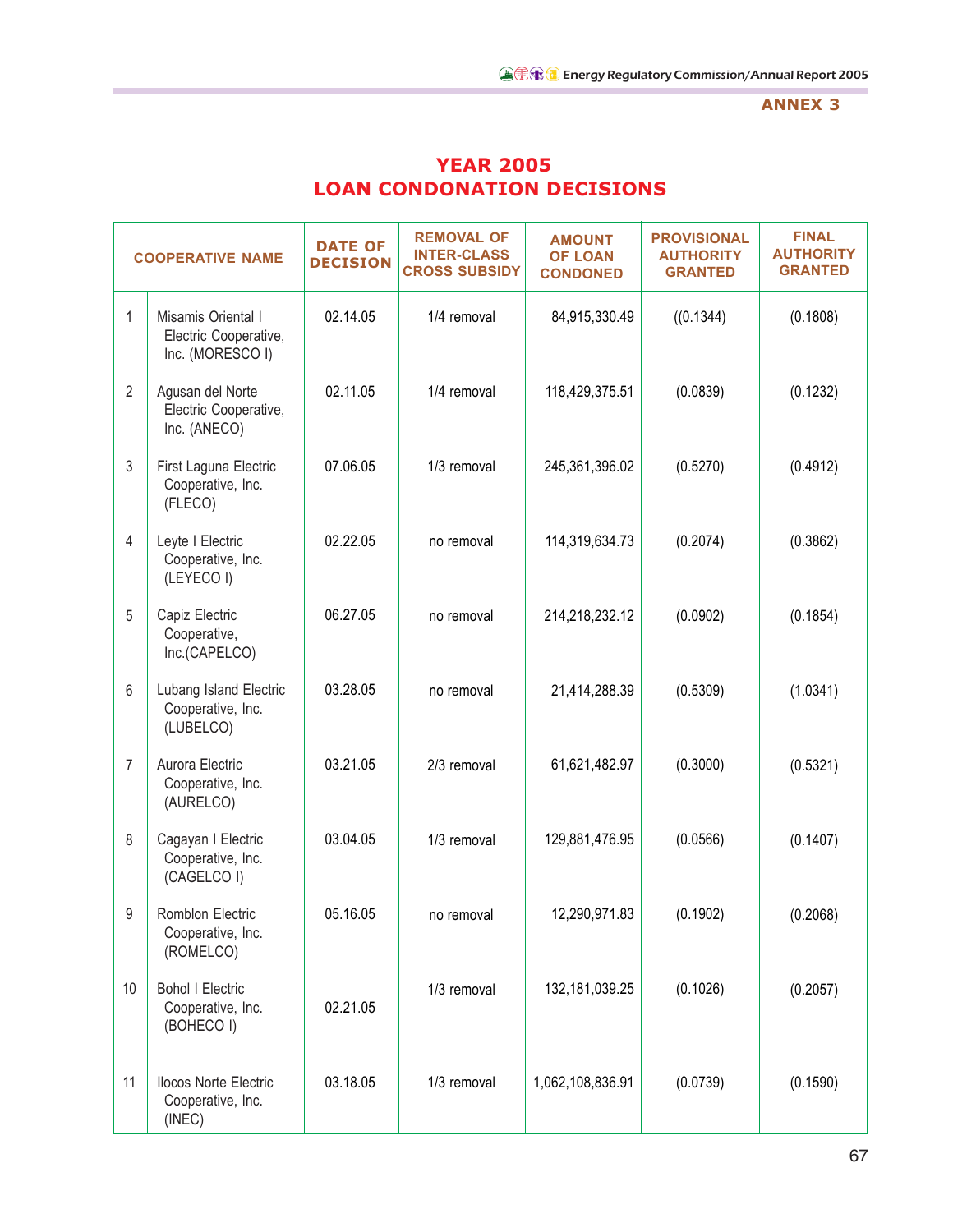|    | <b>COOPERATIVE NAME</b>                                             | <b>DATE OF</b><br><b>DECISION</b> | <b>REMOVAL OF</b><br><b>INTER-CLASS</b><br><b>CROSS SUBSIDY</b> | <b>AMOUNT</b><br><b>OF LOAN</b><br><b>CONDONED</b> | <b>PROVISIONAL</b><br><b>AUTHORITY</b><br><b>GRANTED</b> | <b>FINAL</b><br><b>AUTHORITY</b><br><b>GRANTED</b> |
|----|---------------------------------------------------------------------|-----------------------------------|-----------------------------------------------------------------|----------------------------------------------------|----------------------------------------------------------|----------------------------------------------------|
| 12 | Negros Oriental I Electric<br>Cooperative, Inc.<br>(NORECO I)       | 02.03.05                          | 1/3 removal                                                     | 154,017,421.16                                     | (0.5056)                                                 | (0.6416)                                           |
| 13 | Busuanga Island Electric<br>Cooperative, Inc.<br>(BISELCO)          | 02.22.05                          | 1/3 removal                                                     | 19,517,972.80                                      | (0.3376)                                                 | (0.5608)                                           |
| 14 | Casureco I Electric<br>Cooperative, Inc.<br>(CASURECO I)            | 01.25.05                          | 1/3 removal                                                     | 217,428,737.03                                     | (0.7642)                                                 | (0.7774)                                           |
| 15 | Province of Siquijor<br>Electric Cooperative,<br>Inc. (PROSIELCO)   | 02.21.05                          | 1/3 removal                                                     | 28,523,791.90                                      | (0.3652)                                                 | (0.5641)                                           |
| 16 | Zambales I Electric<br>Cooperative, Inc.<br>(ZAMECO I)              | 06.14.05                          | complete removal                                                | 245, 125, 924. 22                                  | (0.0504)                                                 | (0.4492)                                           |
| 17 | Leyte IV Electric<br>Cooperative, Inc.<br>(LEYECO IV)               | 03.21.05                          | 1/4 removal                                                     | 42,634,730.30                                      | (0.2183)                                                 | (0.2220)                                           |
| 18 | <b>First Catanduanes</b><br>Electric Cooperative,<br>Inc. (FICELCO) | 07.05.05                          | complete removal                                                | 179,889,940.50                                     | (0.1965)                                                 | (1.0720)                                           |
| 19 | Quirino Electric<br>Cooperative, Inc.<br>(QUIRELCO)                 | 03.18.05                          | no removal                                                      | 63,071,987.55                                      | (0.5458)                                                 | (0.5730)                                           |
| 20 | Occidental Mindoro<br>Electric Cooperative,<br>Inc. (OMECO)         | 05.03.05                          | 1/3 removal                                                     | 91,005,040.48                                      | (0.1382)                                                 | (0.2874)                                           |
| 21 | Central Pangansinan<br>Electric Cooperative,<br>Inc. (CENPELCO)     | 03.01.05                          | 1/3 removal                                                     | 310,872,227.16                                     | (0.0981)                                                 | (0.4734)                                           |
| 22 | Masbate Electric<br>Cooperative, Inc.<br>(MASELCO)                  | 02.21.05                          | 1/3 removal                                                     | 109,523,695.35                                     | (0.1234)                                                 | (0.2657)                                           |
| 23 | <b>Bohol I Electric</b><br>Cooperative, Inc.<br>(BOHECO II)         | 03.21.05                          | 2/3 removal                                                     | 106,379,868.13                                     | (0.2243)                                                 | (0.4494)                                           |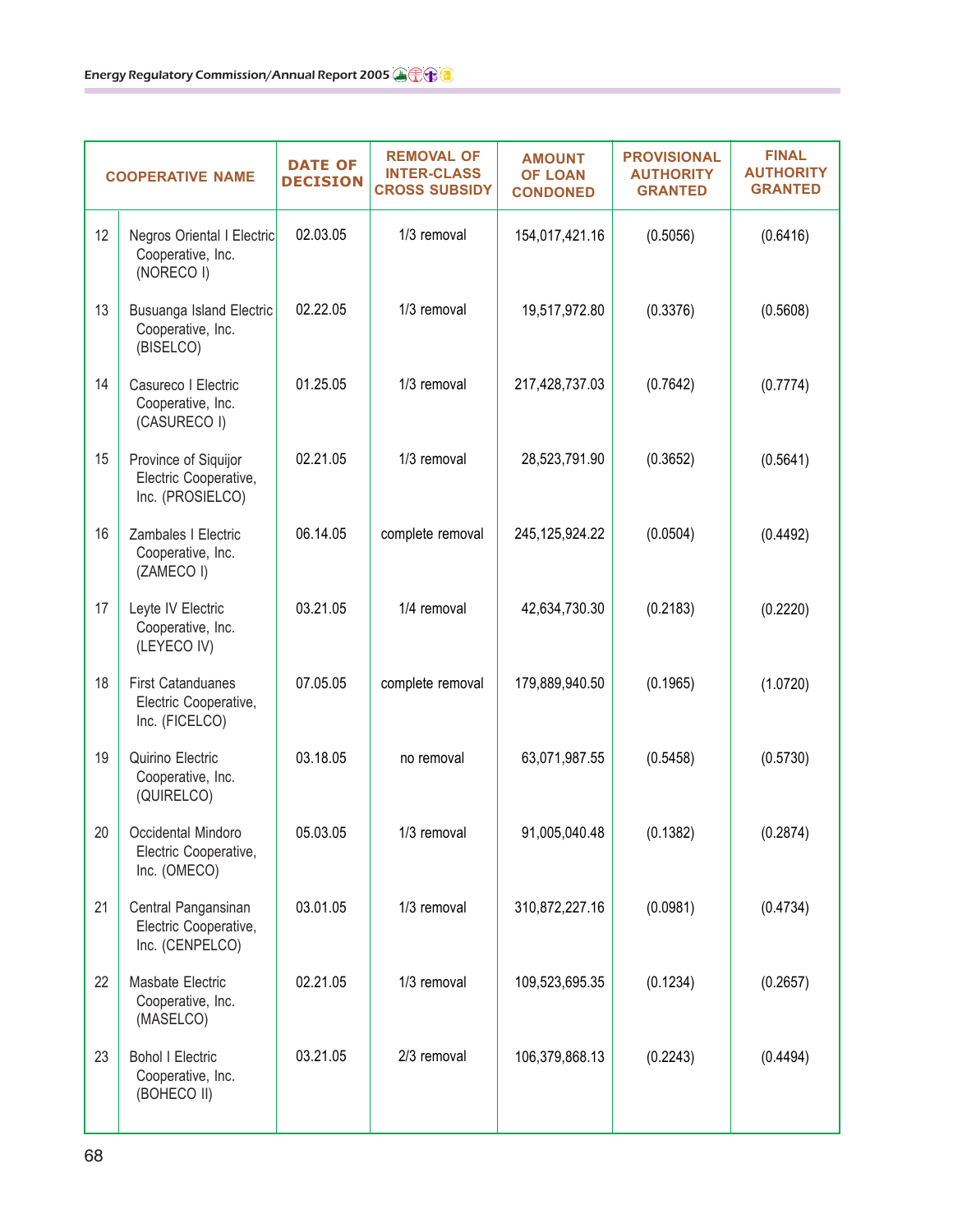|    | <b>COOPERATIVE NAME</b>                                       | <b>DATE OF</b><br><b>DECISION</b> | <b>REMOVAL OF</b><br><b>INTER-CLASS</b><br><b>CROSS SUBSIDY</b> | <b>AMOUNT</b><br><b>OF LOAN</b><br><b>CONDONED</b> | <b>PROVISIONAL</b><br><b>AUTHORITY</b><br><b>GRANTED</b> | <b>FINAL</b><br><b>AUTHORITY</b><br><b>GRANTED</b> |
|----|---------------------------------------------------------------|-----------------------------------|-----------------------------------------------------------------|----------------------------------------------------|----------------------------------------------------------|----------------------------------------------------|
| 24 | Casureco III Electric<br>Cooperative, Inc.<br>(CASURECO III)  | 02.21.05                          | 1/3 removal                                                     | 319,182,184.04                                     | (0.3656)                                                 | (0.5690)                                           |
| 25 | Nueva Ecija II Electric<br>Cooperative, Inc.<br>(NEECO II)    | 06.14.05                          | complete removal                                                | 403,914,824.25                                     | (0.1764)                                                 | (0.6093)                                           |
| 26 | <b>Ticao Isalnad Electric</b><br>Cooperative (TISELCO)        | 02.21.05                          | 1/3 removal                                                     | 14,241,083.63                                      | (0.7141)                                                 | (0.7982)                                           |
| 27 | <b>Tarlac II Electric</b><br>Cooperative,<br>Inc.(TARELCO II) | 06.14.05                          | no removal                                                      | 56,205,013.15                                      | (0.2257)                                                 | (0.1874)                                           |
| 28 | Maguindanao Electric<br>Cooperative, Inc.<br>(MAGELCO)        | 01.10.05                          | no removal                                                      | 66,892,668.38                                      | (0.1079)                                                 | (0.2287)                                           |
| 29 | Zamboanga II Electric<br>Cooperative, Inc.<br>(ZAMSURECO II)  | 03.16.05                          | 1/4 removal                                                     | 70,202,560.31                                      | (0.1601)                                                 | (0.2196)                                           |
| 30 | Batangas I Electric<br>Cooperative, Inc.<br>(BATELEC I)       | 02.28.05                          | no removal                                                      | 199,328,842.67                                     | (0.1530)                                                 | (0.1676)                                           |
| 31 | Lanao del Sur Electric<br>Cooperative, Inc.<br>(LASURECO)     | 05.23.05                          | complete removal                                                | 232, 185, 299. 14                                  | (0.2457)                                                 | (0.4965)                                           |
| 32 | Zamboanga del Norte<br>Electric Cooperative,<br>Inc. (ZANECO) | 07.05.05                          | 1/4 removal                                                     | 74, 167, 963. 16                                   | (0.1290)                                                 | (0.1723)                                           |
| 33 | Zamboanga City Electric<br>Cooperative, Inc.<br>(ZAMCELCO)    | 06.30.05                          | 1/3 removal                                                     | 144,518,789.18                                     | (0.0377)                                                 | (0.0578)                                           |
| 34 | Cebu II Electric<br>Cooperative,<br>Inc.(CEBECO II)           | 02.21.05                          | 1/4 removal                                                     | 70,276,524.21                                      | (0.0166)                                                 | (0.1191)                                           |
| 35 | Davao del Norte Electric<br>Cooperative, Inc.<br>(DANECO)     | 01.10.05                          | complete removal                                                | 172,816,121.47                                     | (0.0867)                                                 | (0.1833)                                           |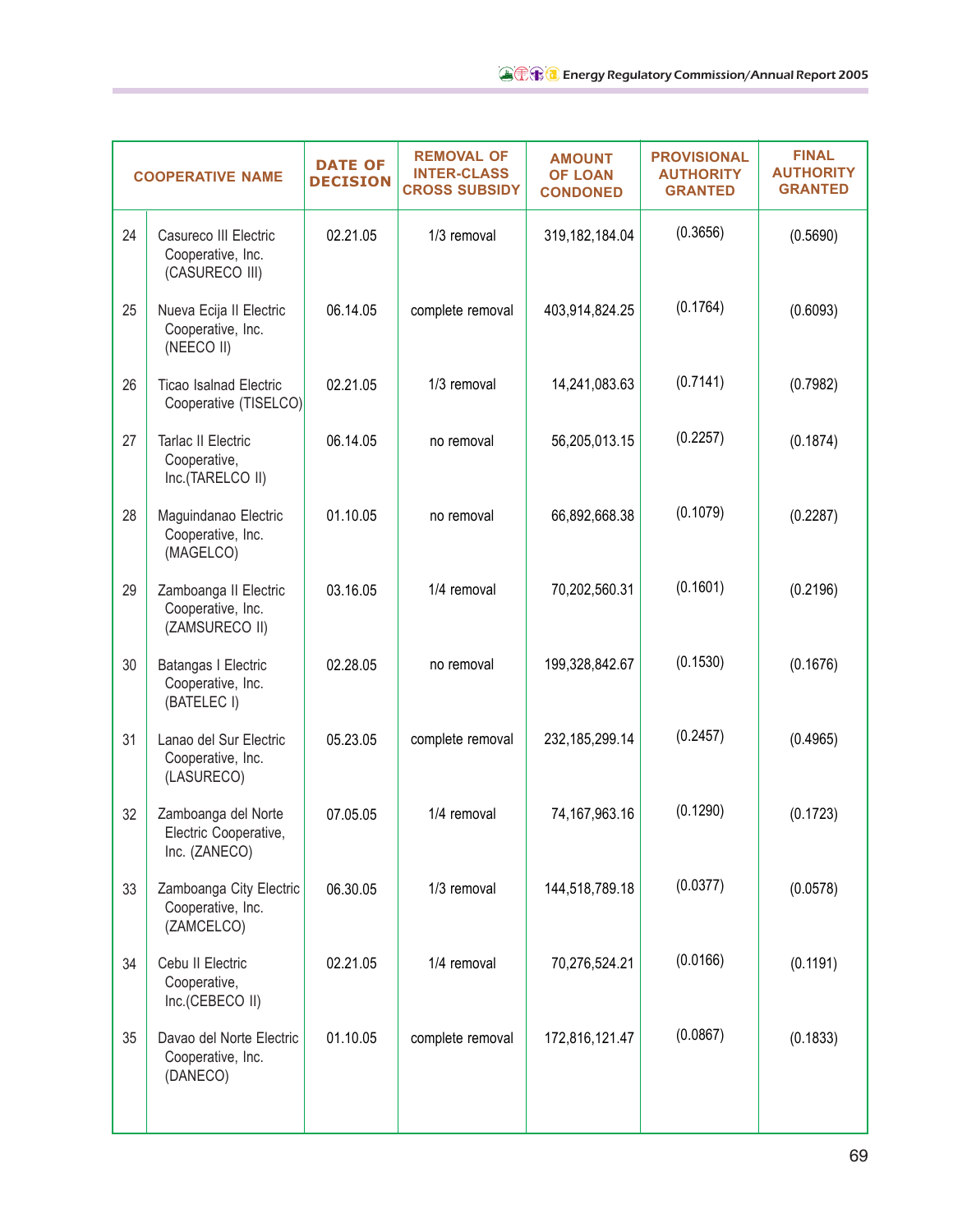|    | <b>COOPERATIVE NAME</b>                                       | <b>DATE OF</b><br><b>DECISION</b> | <b>REMOVAL OF</b><br><b>INTER-CLASS</b><br><b>CROSS SUBSIDY</b> | <b>AMOUNT</b><br><b>OF LOAN</b><br><b>CONDONED</b> | <b>PROVISIONAL</b><br><b>AUTHORITY</b><br><b>GRANTED</b> | <b>FINAL</b><br><b>AUTHORITY</b><br><b>GRANTED</b> |
|----|---------------------------------------------------------------|-----------------------------------|-----------------------------------------------------------------|----------------------------------------------------|----------------------------------------------------------|----------------------------------------------------|
| 36 | <b>Camotes Island Electric</b><br>Cooperative,<br>Inc.(CELCO) | 02.21.05                          | 2/3 removal                                                     | 34,566,808.51                                      | (0.1449)                                                 | (0.6960)                                           |
| 37 | Peninsula Electric<br>Cooperative, Inc.<br>(PENELCO)          | 06.14.05                          | 1/3 removal                                                     | 116,070,691.59                                     | (0.0891)                                                 | (0.0837)                                           |
| 38 | Southern Leyte Electric<br>Cooperative, Inc.<br>(SOLECO)      | 02.21.05                          | complete removal                                                | 236,653,874.85                                     | (0.0584)                                                 | (0.4696)                                           |
| 39 | Abra Electric<br>Cooperative, Inc.<br>(ABRECO)                | 02.16.05                          | complete removal                                                | 201,944,061.00                                     | (0.2792)                                                 | (0.5503)                                           |
| 40 | Marinduque Electric<br>Cooperative, Inc.<br>(MARELCO)         | 10.20.05                          | complete removal                                                | 163,657,013.46                                     | (0.1944)                                                 | (0.5758)                                           |
| 41 | Palawan Electric<br>Cooperative, Inc.<br>(PALECO)             | 11.11.05                          | 1/4 removal                                                     | 106,781,146.68                                     | (0.0692)                                                 | (0.0616)                                           |
| 42 | Antique Electric<br>Cooperative, Inc.<br>(ANTECO)             | 08.24.05                          | 1/3 removal                                                     | 117,794,719.24                                     | (0.1884)                                                 | (0.3106)                                           |
| 43 | Oriental Mindoro Electric<br>Cooperative, Inc.<br>(ORMECO)    | 05.23.05                          | complete removal                                                | 283,473,010.05                                     | (0.0714)                                                 | (0.3787)                                           |
| 44 | Iloilo I Electric<br>Cooperative, Inc.<br>(ILECO I)           | 02.22.05                          | 1/3 removal                                                     | 111, 166, 388. 94                                  | (0.0922)                                                 | (0.1484)                                           |
| 45 | Cebu I Electric<br>Cooperative,<br>Inc.(CEBECO I)             | 04.14.05                          | complete removal                                                | 132,914,694.37                                     | (0.0220)                                                 | (0.2470)                                           |
| 46 | Tarlac I Electric<br>Cooperative, Inc.<br>(TARELCO I)         | 06.14.05                          | 2/3 removal                                                     | 189, 175, 788.05                                   | (0.2210)                                                 | (0.3799)                                           |
| 47 | Isabela I Electric<br>Cooperative, Inc.<br>(ISELCO I)         | 07.20.05                          | complete removal                                                | 937,230,163.10                                     | (0.0836)                                                 | (0.3559)                                           |